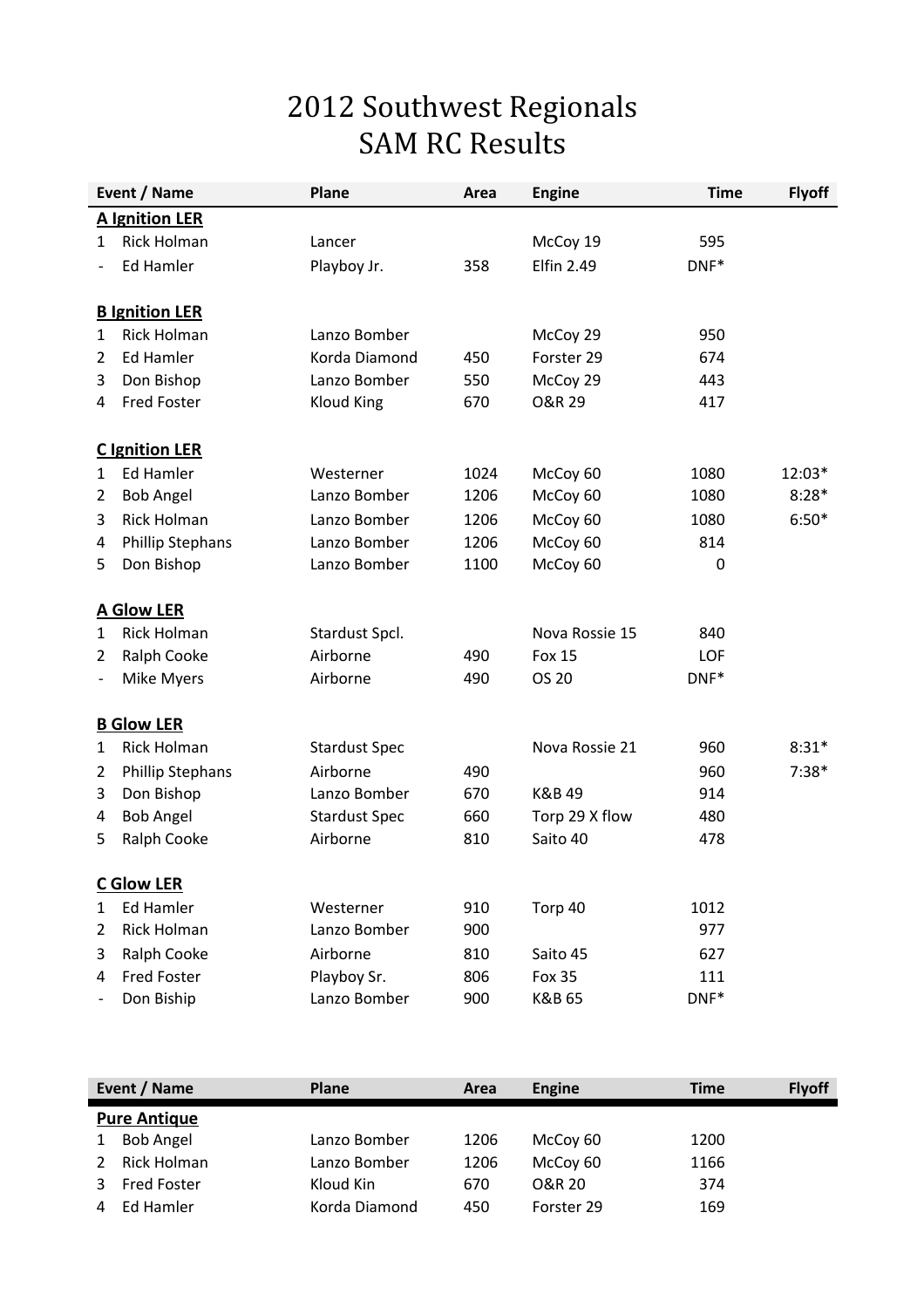| 5                 | Don Bishop              | Lanzo Bomber      | 1206 | McCoy 60          | 0       |      |
|-------------------|-------------------------|-------------------|------|-------------------|---------|------|
|                   | <b>Eut Tileston</b>     | Westerner         | 951  | <b>O&amp;R 60</b> | DNF*    |      |
|                   | <b>Antique Glow</b>     |                   |      |                   |         |      |
| $\mathbf{1}$      | Phillip Stephans        | Airborne          | 490  |                   | 1099    |      |
| $\overline{2}$    | Ralph Cooke             | Airborne          | 810  | Saito 45          | LOF     |      |
|                   | <b>Ohlsson Sideport</b> |                   |      |                   |         |      |
| $\mathbf{1}$      | <b>Bob Angel</b>        | Clipper MK-1      | 678  |                   | 840     |      |
| $\overline{a}$    | <b>Fred Foster</b>      | $RC-1$            | 1008 |                   | $DNF^*$ |      |
|                   | <b>Eut Tileston</b>     | Westerner         | 952  |                   | DNF*    |      |
|                   | Brown Jr.               |                   |      |                   |         | 6:45 |
| $\mathbf{1}$      | <b>Bob Angel</b>        |                   |      |                   |         | 5:44 |
| $\overline{2}$    | Phillip Stephans        | Folly             |      |                   |         |      |
| $\overline{a}$    | Mike Myers              | <b>Kloud King</b> |      |                   | DNF*    |      |
|                   | <b>Luther Peters</b>    | <b>Black Hawk</b> |      |                   | DNF*    |      |
|                   | <b>Texaco</b>           |                   |      |                   |         |      |
| 1                 | <b>Phillip Stephans</b> | Lanzo Bomber      | 1206 | OS 40             | 13:59   |      |
| 2                 | Ralph Cooke             | Airborne          | 810  | Saito 45          | 13:03   |      |
| $\qquad \qquad -$ | Fred Foster             | $RC-1$            | 1008 | <b>O&amp;R 60</b> | $DNF^*$ |      |
|                   | Ed Hamler               | Korda Diamond     | 450  | Forster 29        | DNF*    |      |
|                   | <b>Eut Tileston</b>     | Westerner         | 902  | <b>O&amp;R 60</b> | DNF*    |      |

| Event / Name |                         | Plane                | Area | <b>Engine</b> | <b>Time</b> | <b>Flyoff</b> |  |  |
|--------------|-------------------------|----------------------|------|---------------|-------------|---------------|--|--|
|              | <u>1/2 А Техасо</u>     |                      |      |               |             |               |  |  |
| 1            | <b>Luther Peters</b>    | J2 Cub               |      |               | 1609        |               |  |  |
| 2            | <b>Bob Harper</b>       | --                   |      |               | 1227        |               |  |  |
| 3            | <b>Phillip Stephans</b> | Lanzo Bomber         | 288  |               | 1219        |               |  |  |
| 4            | Eut Tileston            | J2 Cub               | 241  |               | 1169        |               |  |  |
| 5            | <b>Fred Foster</b>      | Hayseed              | 311  |               | 790         |               |  |  |
|              |                         |                      |      |               |             |               |  |  |
|              | 1/2 A Scale Texaco      |                      |      |               |             |               |  |  |
| 1.           | <b>Luther Peters</b>    | J2 Cub               |      |               | 322         |               |  |  |
|              | <b>Eut Tileston</b>     | J2 Cub               |      |               | DNF*        |               |  |  |
|              |                         |                      |      |               |             |               |  |  |
|              | <b>Electric Texaco</b>  |                      |      |               |             |               |  |  |
| 1            | <b>Phil Pearce</b>      | Lanzo Bomber         | 630  |               | 36:43       |               |  |  |
| 2            | Dave Harding            | <b>Stardust Spcl</b> | 1050 |               | 28:48       |               |  |  |
| 3            | <b>Bob Galler</b>       | <b>Record Hound</b>  | 720  |               | 27:40       |               |  |  |
| 4            | Charles Applebaum       | Lanzo Bomber         |      |               | 27:20       |               |  |  |
| 5            | <b>Steve Moskal</b>     | Playboy Sr. Cab      | 790  |               | 25:06       |               |  |  |
| 6            | Vic Newton              | Lanzo Bomber         | 630  |               | 21:21       |               |  |  |
| 7            | <b>Luther Peters</b>    | <b>Stardust Spcl</b> |      |               | 19:33       |               |  |  |